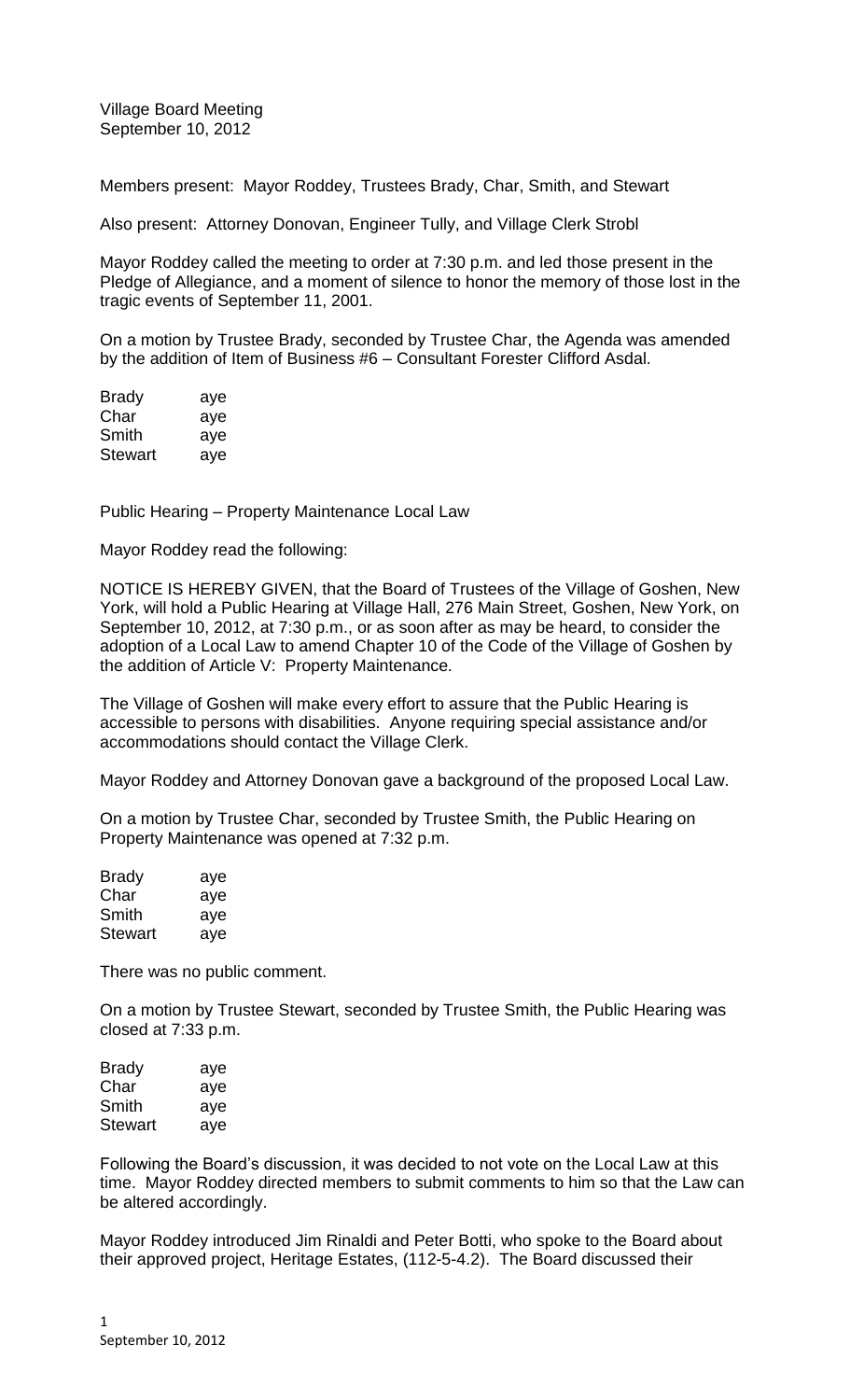request for the establishment of a Planned Adult Community floating zone. Attorney Donovan advised using the services of a Planner for consideration of a zone change.

## **Minutes**

On a motion by Trustee Brady, seconded by Trustee Stewart, the Minutes of the August 27, 2012 Village Board Meeting were accepted as submitted.

| <b>Brady</b>   | ave                                 |
|----------------|-------------------------------------|
| Char           | ave                                 |
| Smith          | abstain (absent on August 27, 2012) |
| <b>Stewart</b> | ave                                 |

## **Communications**

Mayor Roddey read a letter from Terry Escobar, requesting a temporary street closure for the McNally Street and Crescent Drive 23<sup>rd</sup> annual block party. Chief Watt's comments were reviewed.

On a motion by Trustee Smith, seconded by Trustee Char, approval for the request was granted.

| Brady   | aye |
|---------|-----|
| Char    | aye |
| Smith   | aye |
| Stewart | aye |

## Items of Business

On a motion by Trustee Stewart, seconded by Trustee Brady, bills as examined by members of the Board were approved in accordance with Abstract 2012/2013 number 5, check numbers 4148 through 4205, in the amount of \$421,534.86.

| <b>Brady</b>   | aye |
|----------------|-----|
| Char           | aye |
| Smith          | aye |
| <b>Stewart</b> | aye |

On a motion by Trustee Brady, seconded by Trustee Char, the Village Board accepts the Landscape Improvement Bond Cost Estimate of \$14,405.00, the inspection escrow amount of \$2,322.00, and the Non-Public Improvement Cost Estimate of \$77,386.00 for Beverage Plus, (112-12-6), as recommended by Arthur R. Tully, P.E., Lanc & Tully, P.C., in his letter of August 23, 2012.

| Brady   | aye |
|---------|-----|
| Char    | aye |
| Smith   | aye |
| Stewart | aye |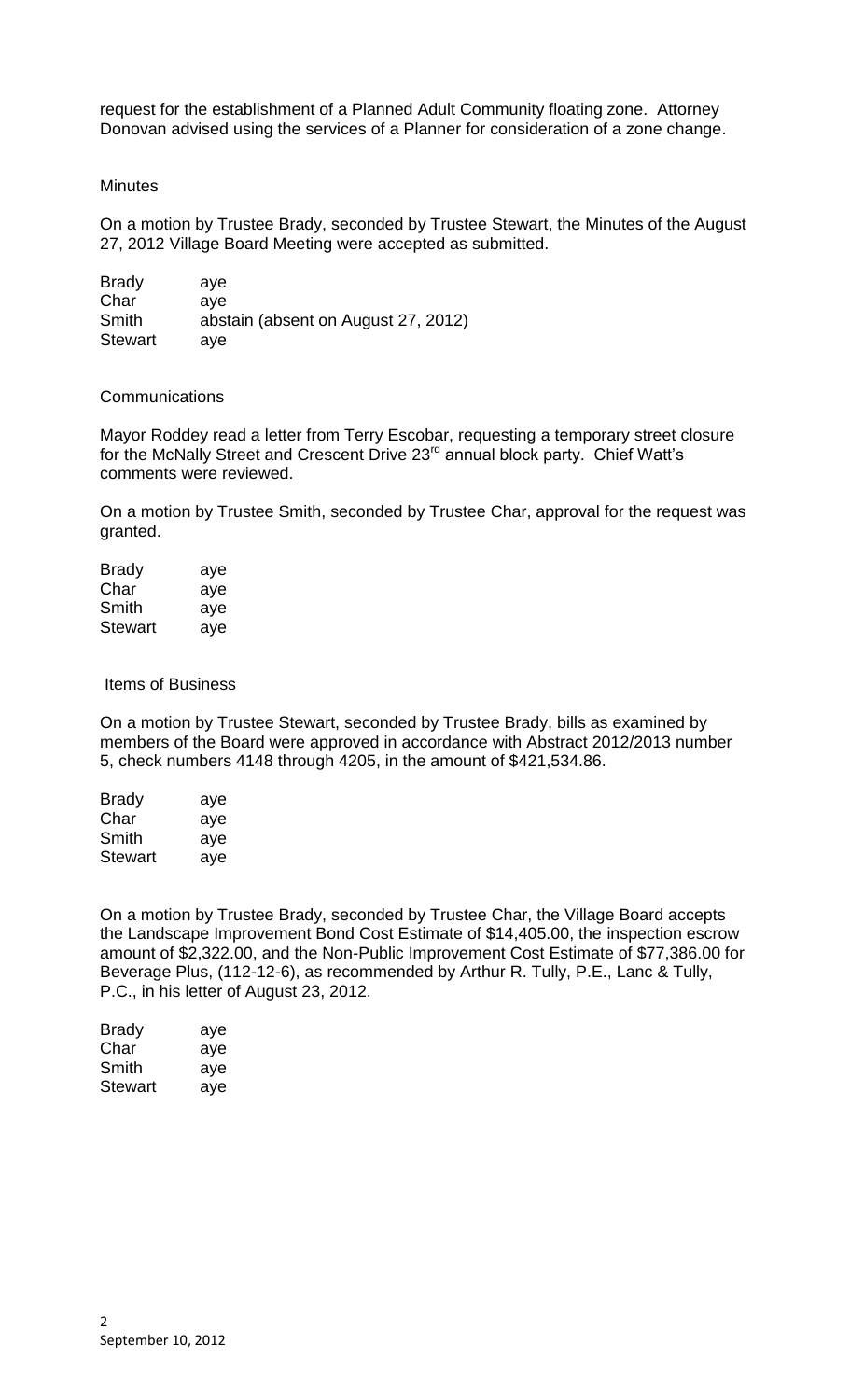On a motion by Trustee Char, seconded by Trustee Brady, the Village Board of the Village of Goshen, as lead agency, hereby issues a negative declaration pursuant to the applicable provisions of the State Environmental Quality Review Act, set forth at 6NYCRR Part 617 *et seq.,* in the action: adoption of Local Law #4 of 2012.

| <b>Brady</b> | aye |
|--------------|-----|
| Char         | aye |
| Smith        | aye |
| Stewart      | aye |

On a motion by Trustee Char, seconded by Trustee Stewart, the Board of Trustees of the Village of Goshen hereby adopts Local Law #4 of 2012, a Local Law to amend Chapter 26; Article 1; Section 26-6 of the Village Code of the Village of Goshen by the addition of subparagraph #3: Letter of Map Revision, Case Number 11-02-1056P, effective September 13, 2012, revising FIRM Panel 289E, Flood Insurance Study Floodway Data Table 10, Stream Profiles 233P and 377P, and Summary of Discharges Table 6.

| <b>Brady</b> | aye |
|--------------|-----|
| Char         | aye |
| Smith        | aye |
| Stewart      | aye |

On a motion by Trustee Stewart, seconded by Trustee Char, the Village Board of the Village of Goshen, as lead agency, hereby issues a negative declaration pursuant to the applicable provisions of the State Environmental Quality Review Act, set forth at 6NYCRR Part 617 *et seq.,* in the action: adoption of Local Law #5 of 2012.

| <b>Brady</b>   | aye |
|----------------|-----|
| Char           | aye |
| Smith          | aye |
| <b>Stewart</b> | aye |

Trustee Brady moved the following, which was seconded by Trustee Char:

**WHEREAS**, the Village Board of the Village of Goshen has heretofore conducted Public Hearings on July 9, 2012 and August 27, 2012 on proposed Local Law #5 of 2012, entitled "Greenwich Avenue Rezoning / Creation of CS-1 Zone"; and

**WHEREAS**, the said Public Hearings have been closed; and

**WHEREAS**, the Village Board has received, heard and reviewed all public comment provided during the public hearing process;

# **NOW**, **THEREFORE**, it is hereby

**RESOLVED**, that the Village Board of the Village of Goshen hereby adopts Local Law #5 of 2012.

| Brady   | aye |
|---------|-----|
| Char    | aye |
| Smith   | nay |
| Stewart | aye |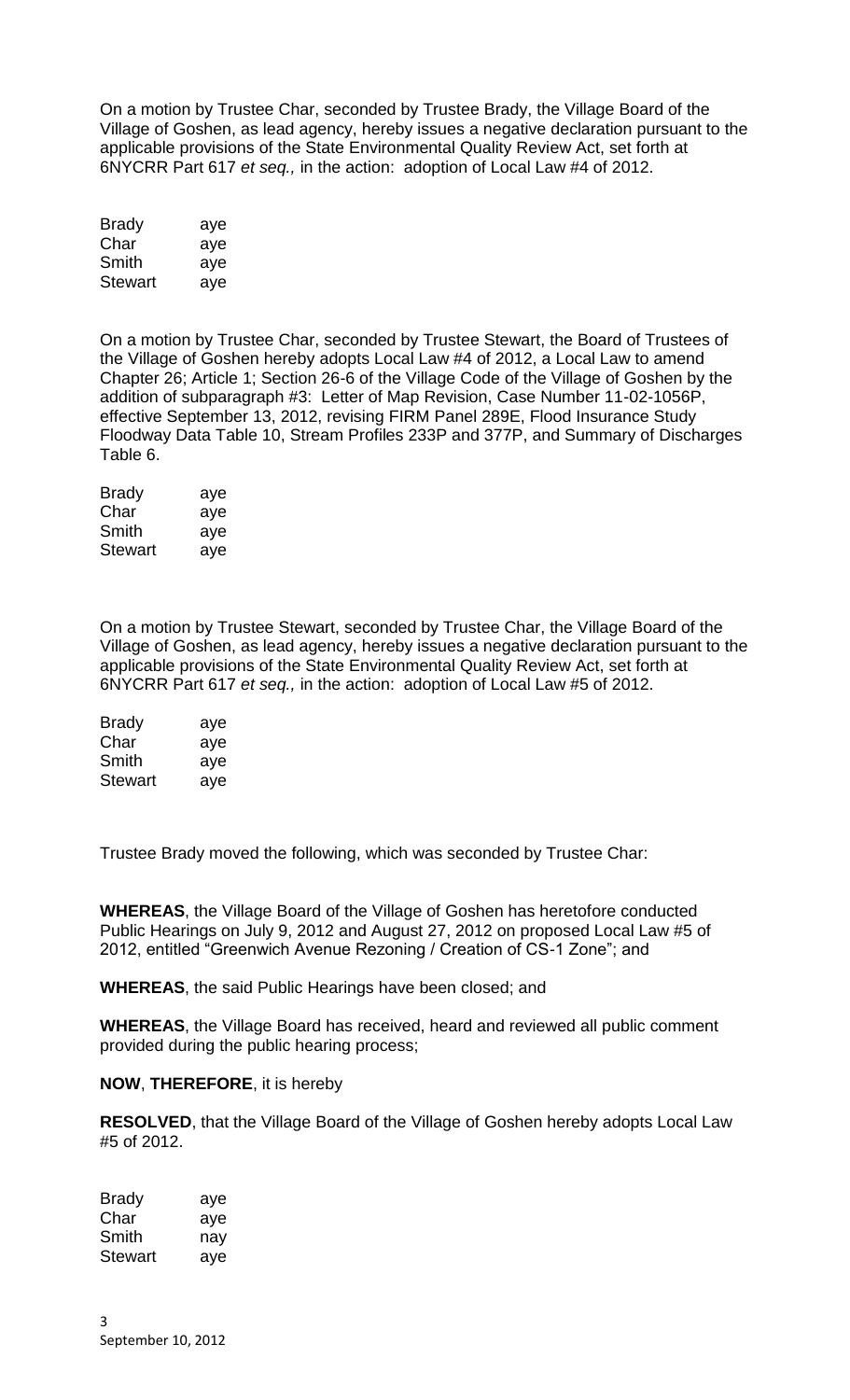On a motion by Trustee Stewart, seconded by Trustee Char, the Village Board of the Village of Goshen, as lead agency, hereby issues a negative declaration pursuant to the applicable provisions of the State Environmental Quality Review Act, set forth at 6NYCRR Part 617 *et seq.,* in the action: adoption of Local Law #6 of 2012.

| Brady   | aye |
|---------|-----|
| Char    | aye |
| Smith   | nav |
| Stewart | aye |

Trustee Stewart moved the following, which was seconded by Trustee Char:

**WHEREAS**, the Village Board of the Village of Goshen has heretofore conducted Public Hearings on July 9, 2012 and August 27, 2012 on proposed Local Law #6 of 2012, entitled "Places of Worship Law"; and

**WHEREAS**, the said Public Hearings have been closed; and

**WHEREAS**, the Village Board has received, heard and reviewed all public comment provided during the public hearing process;

# **NOW**, **THEREFORE**, it is hereby

**RESOLVED**, that the Village Board of the Village of Goshen hereby adopts Local Law #6 of 2012.

| <b>Brady</b>   | aye |
|----------------|-----|
| Char           | aye |
| Smith          | nav |
| <b>Stewart</b> | aye |

Trustee Smith explained that he had expressed his reasons for not wanting the zone changes previously during discussions.

Mayor Roddey read the following proposal from Clifford Asdal, Consultant Forester, for timber harvest on the Goshen Industrial Site, (117-1-1 and 10-1-63):

*To administer the timber sale, I would charge a fee of 12% of the Total Sale Price received for the timber. I would perform the following services.*

*A. Mark all timber to be harvested and prepare a volume report of the marked timber.*

*B. Prepare a notice for solicitation of bids and solicit bids for the timber.*

*C. Prepare a timber contract which is binding to both parties.*

*D. Supervise the harvesting operation. Supervision would consist of weekly visits to the job site and the supervision of post harvest remediation.*

*E. Work with logging contractor to obtain any permits that might be needed.*